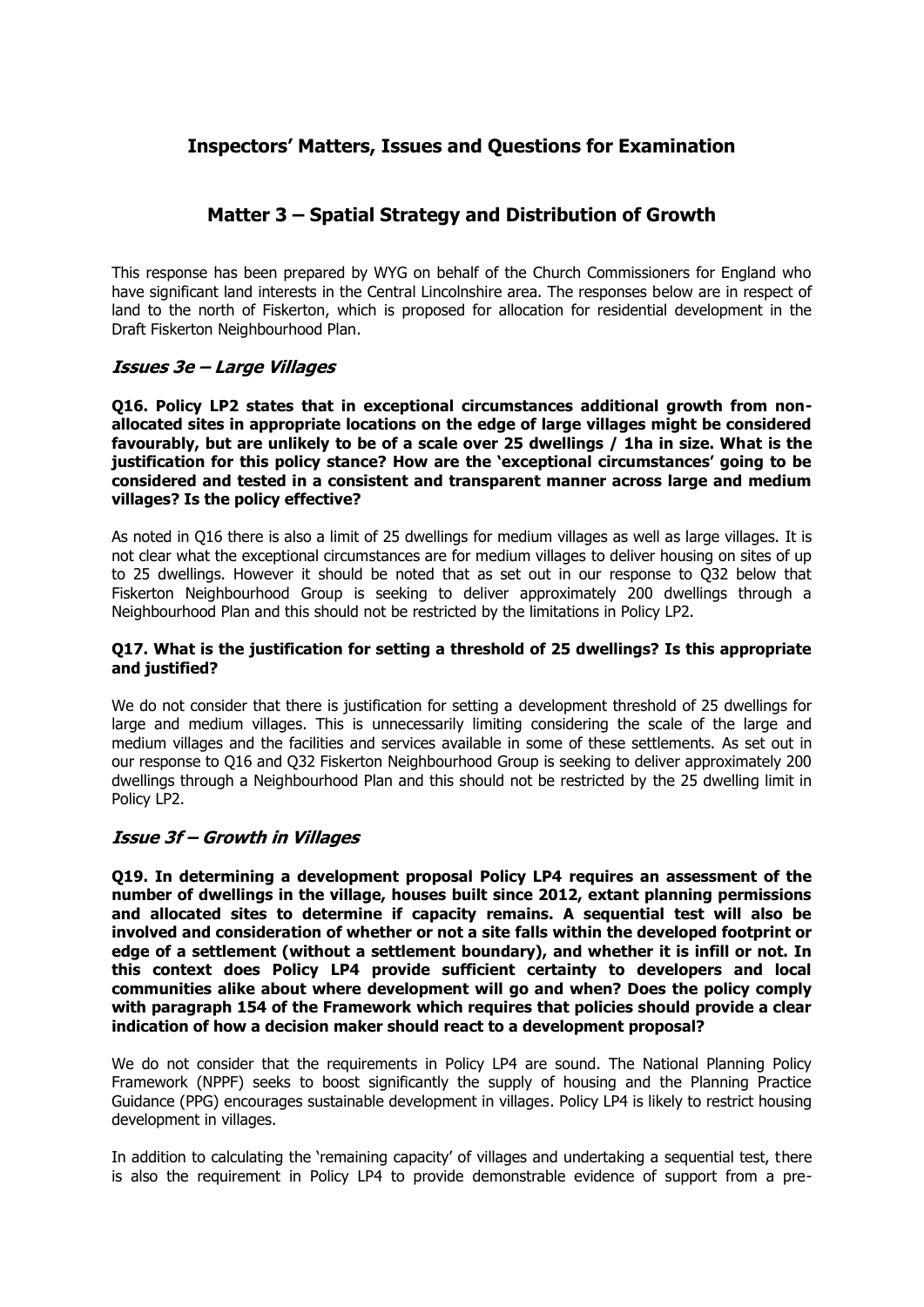application consultation exercise or support from the applicable Parish or Town Council. These requirements are considered unjustified, not positively prepared, not consistent with national planning policy and not effective.

There is no requirement in national planning policy or guidance for a sequential test for the location of residential development. The NPPF encourages the effective use of land by reusing land that has been previously development (brownfield land) provided that it is not of high environmental value, however it does not state that brownfield land should be prioritised for development. The requirement in Policy LP4 for proposals for greenfield sites to provide an explanation of why brownfield sites are not available or suitable is not justified. The PPG states that blanket policies restricting housing development in some settlements and preventing other settlements form expanding should be avoided unless their use can be supported by robust evidence. No such evidence has been put forward to support this policy and it is therefore considered unjustified.

The requirements in Policy LP4 are onerous and do not take account of whether development is in a sustainable location and provides community benefits. We do not consider that Policy LP4 provides a clear indication of how a decision maker should react to a development in the Plan and therefore consider that this policy should be amended to remove the requirement for demonstrable community support and a sequential test.

# **Q20. What is the justification for the maximum 10-15% growth levels identified for tier 5-6 settlements in Policy LP4? For example, is the aim of the policy to help ensure that development is focused in locations which are sustainable and/or to protect the character of villages and the surrounding countryside? Should the aim of the policy be clearly set out in the Local Plan? Will the policy be effective in achieving its aims?**

It is not clear what the justification for the maximum growth levels are for tier  $5 - 6$  settlements in Policy LP4. This percentage growth level is a blanket policy which restricts housing development in some settlements and is therefore not consistent with the PPG. Planning applications should be considered on their merits based on the sustainability of the development proposed, and the characteristics of the settlement.

The Local Plan allocates sites for 30,329 dwellings over the Plan period. As the Local Plan housing requirement is for 36,690 it expected that a significant proportion of the balance (6,631) will be in the medium and small villages where only five sites have been allocated through the Local Plan. Given the restrictions on development and requirements of Policy LP4 it is unlikely that Policy LP4 will be effective in delivering the aims of the policy.

# **Q21. What evidence is there to justify higher 15% growth rates in some villages in Policy LP4?**

The table in Policy LP4 identifies the alternative level of growth (between 10% and 15%) for the villages in categories  $5 - 6$  of the settlement hierarchy. We do not consider that the evidence for this growth rates is set out clearly in the Local Plan.

We do not consider that growth levels should be restricted to 15% where local communities wish to deliver additional growth through a Neighbourhood Plan. This is further discussed in response to Q32 below.

## **Q30. Is the requirement for 'clear local community support' precise enough, and is the policy effective?**

We do not consider that the requirement for 'clear local community support' is precise or that the policy will be effective. The policy would be difficult to implement as it is not clear how local community support would be demonstrated. Policy LP4 does not identify whether the Central Lincolnshire authorities would arrange and monitor pre-application community consultations to ensure that impartiality is maintained. It would be difficult and time consuming to engage the whole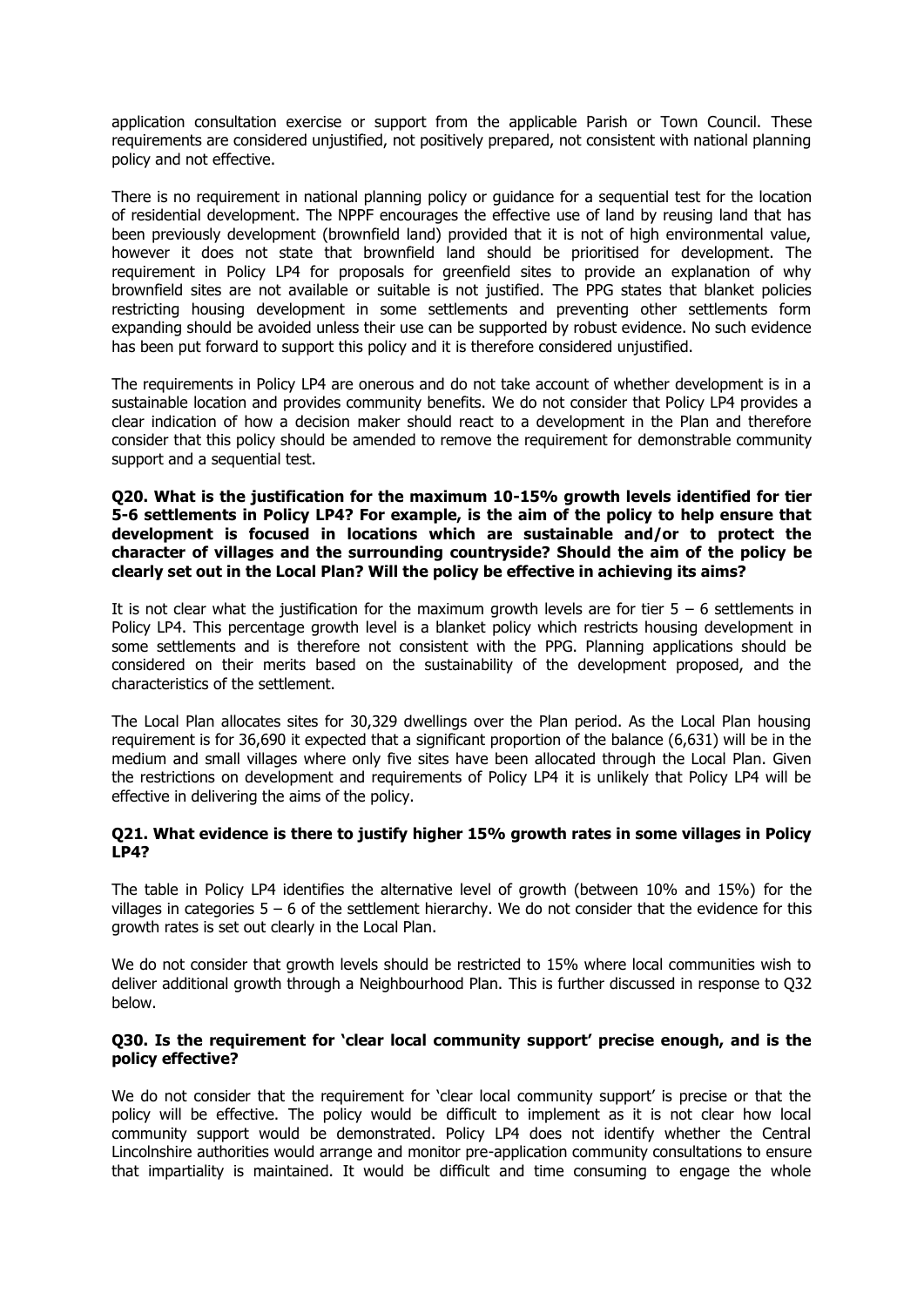community to gain a representative view of support or otherwise. Developments could be opposed by the local community on non-planning grounds such as on the value of properties and the loss of a view which are not material planning considerations. The inclusion of this requirement in Policy LP4 is likely to mean that the policy is not effective or deliverable.

# **Q31. Policy LP2 states that medium villages will accommodate a 'limited amount of development' and small villages 'small scale development' unless "…otherwise promoted via a neighbourhood plan…" Is this consistent with paragraph 184 of the Framework which requires neighbourhood plans to be in general conformity with, and reflect the strategic policies of the Local Plan?**

We do not consider that Policy LP2 is consistent with paragraph 184 of the NPPF which states: "The ambition of the neighbourhood should be aligned with the strategic needs and priorities of the wider local area. Neighbourhood plans must be in general conformity with the strategic policies of the Local Plan. To facilitate this, local planning authorities should set out clearly their strategic policies for the area and ensure that an up-to-date Local Plan is in place as quickly as possible. Neighbourhood plans should reflect these policies and neighbourhoods should plan positively to support them. Neighbourhood plans and orders should not promote less development than set out in the Local Plan or undermine its strategic policies."

Where Neighbourhood Plans seek to deliver additional growth in medium villages above the levels proposed in Policy LP4, this will be inconsistent with Policy LP2 which states that medium villages will accommodate a 'limited amount of development'. Therefore development proposals which are consistent with Neighbourhood Plans will be inconsistent with the strategic policies in the Local Plan. The Local Plan should therefore reflect, and be consistent with, the policies in the Neighbourhood Plan such as housing growth. This is the case in Fiskerton which is outlined in response to question 32 below. The proposed housing growth for Fiskerton through the Neighbourhood Plan should be set out in Policy LP2 and Policy LP4. This will ensure that the Neighbourhood Plan is in general conformity with the strategic policies in the Local Plan.

Policy LP2 should be amended as it currently states that 'in exceptional circumstances' proposals may come forward at a larger scale on sites of up to 25 dwellings. Policy LP2 should clarify that Neighbourhood Plans can allocate more than 25 dwellings.

## **Q32. Does the Committee have a list of Parish Council's currently preparing a Neighbourhood Plan and confirmation of those that have been made? Do any of these include proposals for housing and if so, how do they relate to the policies in the Local Plan?**

The Fiskerton Neighbourhood Plan is currently being prepared by the Fiskerton Parish Council Neighbourhood Plan Sub Committee. It is expected that a further Draft Neighbourhood Plan will be published for consultation in November 2016 with submission of the Neighbourhood Plan to West Lindsey District Council in February 2017. The Church Commissioners have been engaging with the Fiskerton Neighbourhood Plan Sub Committee since 2014 regarding the Fiskerton Neighbourhood Plan.

The most recent draft of the Fiskerton Neighbourhood Plan (November 2015) identifies at Policy H1 that approximately 200 new houses will be allocated and delivered over the period 2016 and 2036. We support this housing requirement as set out in our previous representations to the Central Lincolnshire Local Plan.

The previous draft of the Central Lincolnshire Local Plan (the Further Draft Local Plan 2015) included a growth level of approximately 35% for Fiskerton, which is aligned with the housing growth in the Fiskerton Neighbourhood Plan. It is unclear why the housing growth in the Local Plan has been reduced when the housing growth in the Neighbourhood Plan for Fiskerton has stayed at approximately 200 dwellings.